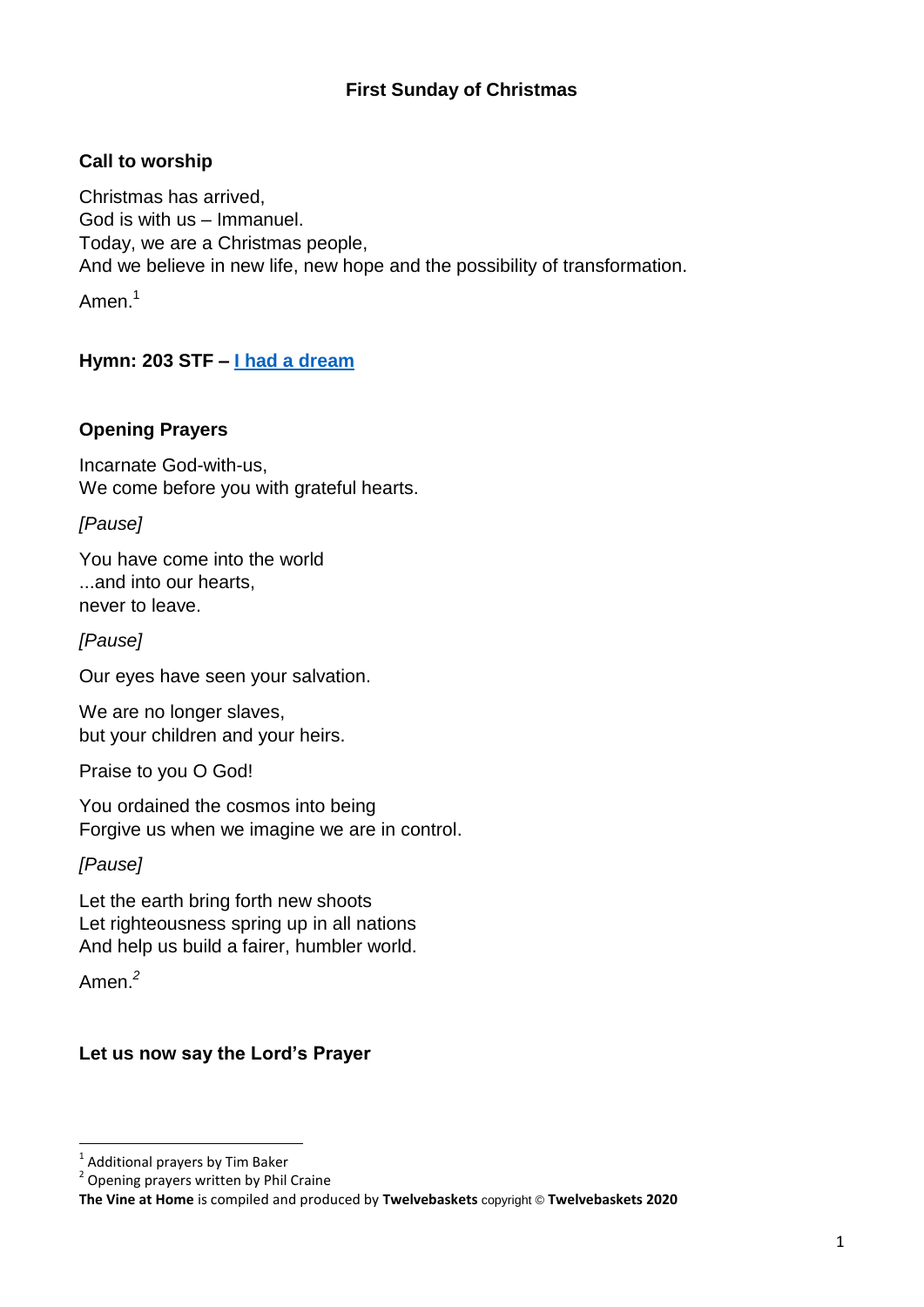## **Readings**:

**.** 

**[Galatians 4:4-7](https://www.biblegateway.com/passage/?search=Galatians+4%3A4-7+&version=NIV4)**

# **[Luke 2:22-40](https://www.biblegateway.com/passage/?search=Luke+2%3A22-40+&version=NIV) - Jesus Is Presented in the Temple**

#### **Reflections on the readings**

Hope is the great theme of the Christmas season, and especially the season of advent that we have just lived through. During those weeks of waiting, and counting the days, and lighting candles, and opening doors...we hope. $3$ 

Now, on the third day of Christmas, we gather in worship again. This year when many of us have had to reimagine worship, rethinking how we 'connect' in the midst of a pandemic where physical connection is a problem. We come together this day to celebrate the miracle of Christmas: that the Advent hope becomes real. In Jesus Christ, born into the margins of society, hope transfers from an abstract concept into a physical, incarnate, human being.

This Christmas, as every Christmas, hope is made real.

As we stand on the threshold of 2021, I wonder what you are hoping for?

What are your hopes for this season?

And, perhaps an even harder question: "what does hope mean to you?"

Hope is such an important Advent and Christmas theme, because so much of hope is about waiting…and Advent is the season of waiting, of preparing, of looking forward, of believing that the future could be better than the present. That"s what it means to wait.

Christians put their hope in God, and so Advent hoping is also about waiting for God"s plans to be made known to us, for our faith in God to become real. Three year"s ago, during Advent, my wife Hannah was heavily pregnant with our first child. As we waited, and prepared, we also realised that all our preparations, all our planning, all our emotions, were about to become real – in the life of a real, small, human child. At Advent, we don"t just wait for an abstract hope, we wait for the person of Christ. At Christmas, we don't just celebrate a story from thousands of years ago, we celebrate a God who is present in our lives today.

This Christmas, as every Christmas, hope is made real.

<sup>3</sup> Bible Text is from New Revised Standard Version Bible, copyright © 1989 National Council of the Churches of Christ in the United States of America. Used by permission. All rights reserved

**The Vine at Home** is compiled and produced by **Twelvebaskets** copyright © **Twelvebaskets 2020**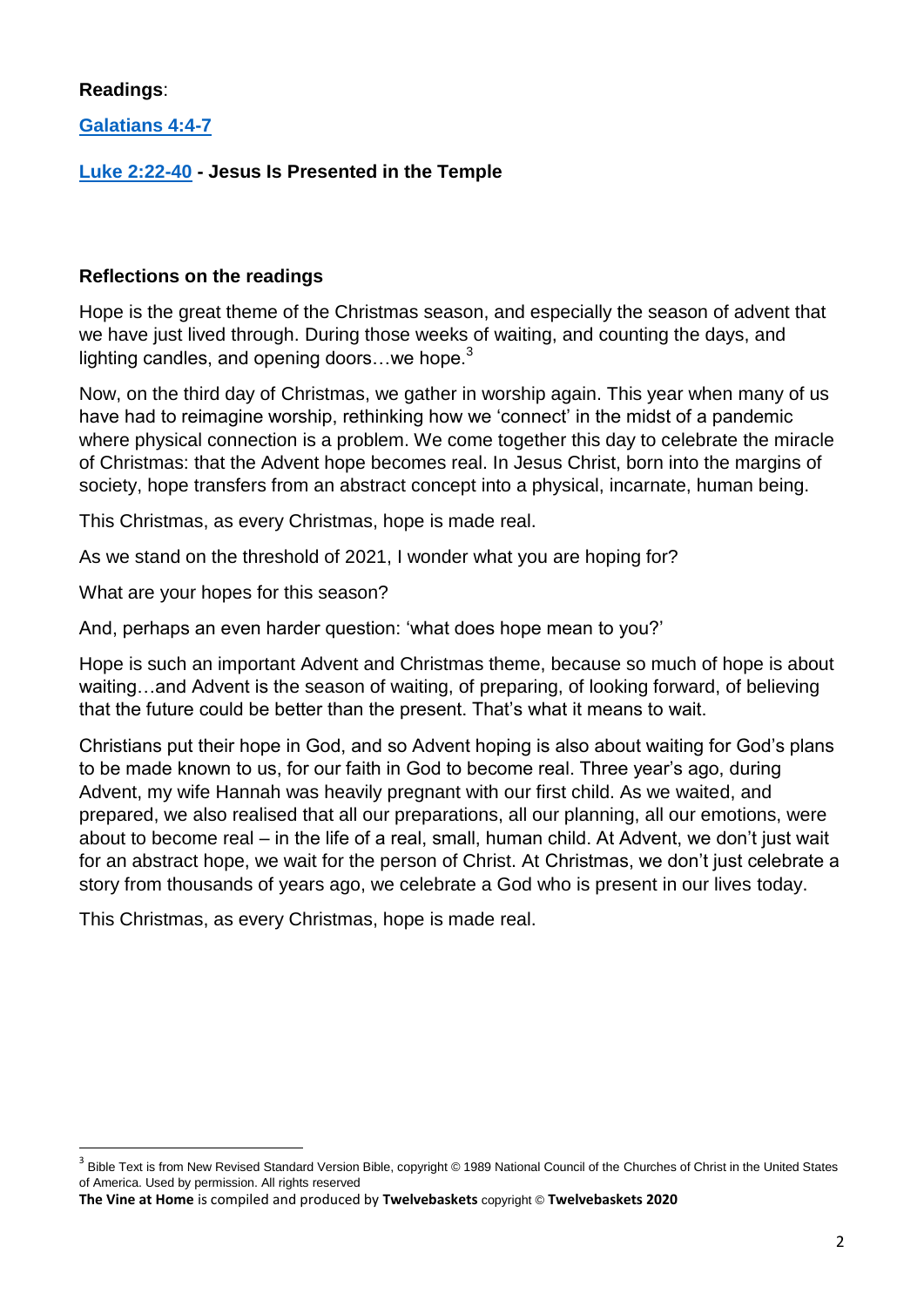And 2020 has been a year of waiting, hasn"t it? Waiting, and hoping. We have all experienced Coronavirus in different ways, but it has changed so much about our way of life, and much of it has involved waiting, whilst we hoped me might make it out the other side...

- Perhaps you have been waiting to emerge from a time of self-isolation or shielding.
- Perhaps you have been dealing with the uncertainty of waiting to find out about your employment, and whether your employer will be able to keep you on in light of economic uncertainty.
- Perhaps you have been waiting to see friends and family who have been cut off from you by restrictions.
- Perhaps you have been waiting for a hug.
- Or a hand squeeze.
- Or just the chance to sing in church again…

We have been waiting, we have been hoping.

Like Simeon and Anna, in today's gospel story – they have been waiting all their lives for a moment like this. Then Jesus comes, hope becomes real. As Paul puts it in today"s Galatians reading: "but when the set time had fully come, God sent his Son, born of a woman".

Which leads us to the question that the two characters in Samuel Beckett's play Waiting for Godot ask of each other: "what shall we do, while waiting"? The play is structured around the human experience of waiting – there is always something on the horizon, and the characters in the play attempt to find ways to pass the time, while waiting. Perhaps this is the question that we must all ask each other today?

As we wait for God, we wait on God, we await God"s return in some mysterious and glorious way. As we wait, what should we *do*?

There is a dangerous strand of thought within Christianity – and, indeed, other religions that speak of an 'end time' when all will be made well – that suggests our job is to kind of 'put our feet up'. We hear the most ominous strands of this thought amongst people who claim that things like climate change are, in fact, merely God"s way of bringing about the end of the world and we ought to sit back and watch it happen…

This seems to run counter to what Jesus taught in the gospels and the heart of the Christian religion – which is about activism, about action, about seeking to love our neighbours and to make disciples of all nations. So, what shall we do, while waiting? Perhaps this Christmas season, as we celebrate God made human – hope made real – we can hear again God"s call on our lives. What is mine to do, O God? What are you hoping for? How can you make hope a reality in your family, your community, your country, your world?

This Christmas, as every Christmas, hope is made real. And perhaps it is made real for someone else, by you.

So, let us return to Simeon and Anna for our final thought: can we remain faithful in our waiting? They find a way to remain devout, despite everything. Can we?

As Aragorn says in Lord of Rings, when in pursuit of his friends but fearing he may be too late: "this is an end to hope perhaps, but not to toil". Perhaps, sometimes, we can't 'feel' hope, we sense the rising panic and despair that comes with life in a pandemic, or our own life situation. But, even then, we don"t stop our active waiting, our preparation, fulfilling our calling.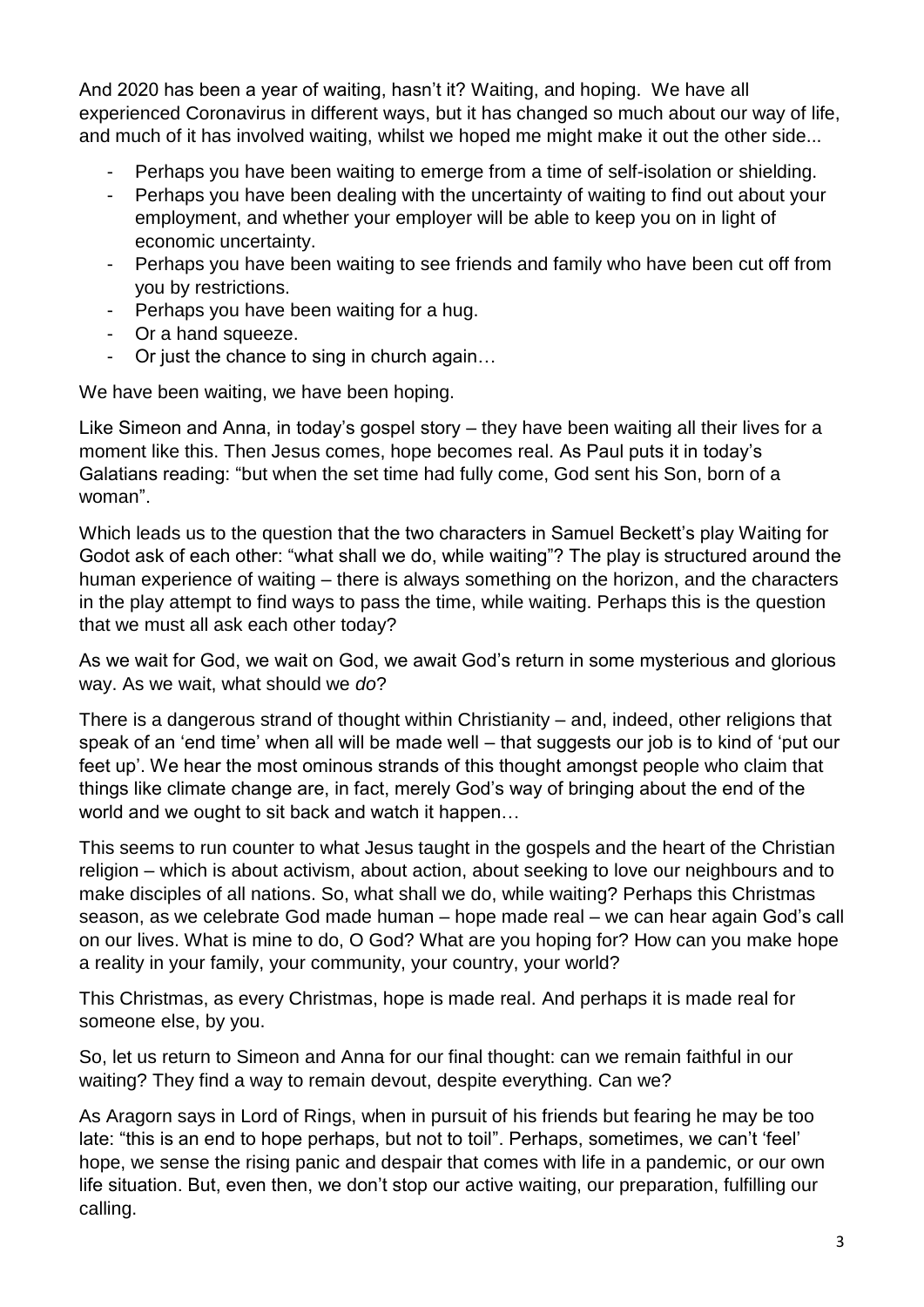Take the next step. Keep waiting. Keep hoping.

Grace comes, grace abounds, this Christmas, as every Christmas, hope is made real.

Wherever you are in your walk with God today, wherever this Christmas service finds you, let us capture the spirit of Simeon and Anna today: waiting with purpose, hoping with faith, waiting on the Lord.

We close with words from Psalm 130:

"I wait for the Lord, my whole being waits, and in his word I put my hope.

I wait for the Lord more than watchmen wait for the morning, more than watchmen wait for the morning.

Israel, put your hope in the Lord, for with the Lord is unfailing love and with him is full redemption.

Amen<sup>4</sup>

#### **Prayers of intercession**

Father of Grace we glorify you, for you have made all things and each one of us.

We pray for those who feel alone this Christmas time or find this season difficult. We pray that you would bring comfort. Thank you that you are our living hope, and you know us and love us.

Righteous Father, you are full of justice and blessings.

We pray for kindness and generosity to be shown across this world and for hatred and fear to be no more. We pray that you would reconcile families, bring communities together and bring your love into this world.

Loving father we cry out to you.

*[Pause]*

**.** 

We pray for hope in the most hopeless of situations, breakthrough in the most impossible of times, joy for those who are sad, and for peace that transcends all understanding for those that worry.

Wonderful and exalted Father, we are humbled that you sent your one and only Son to earth and we thank you for the gift of Jesus Christ.

<sup>&</sup>lt;sup>4</sup> Reflection written by Tim Baker